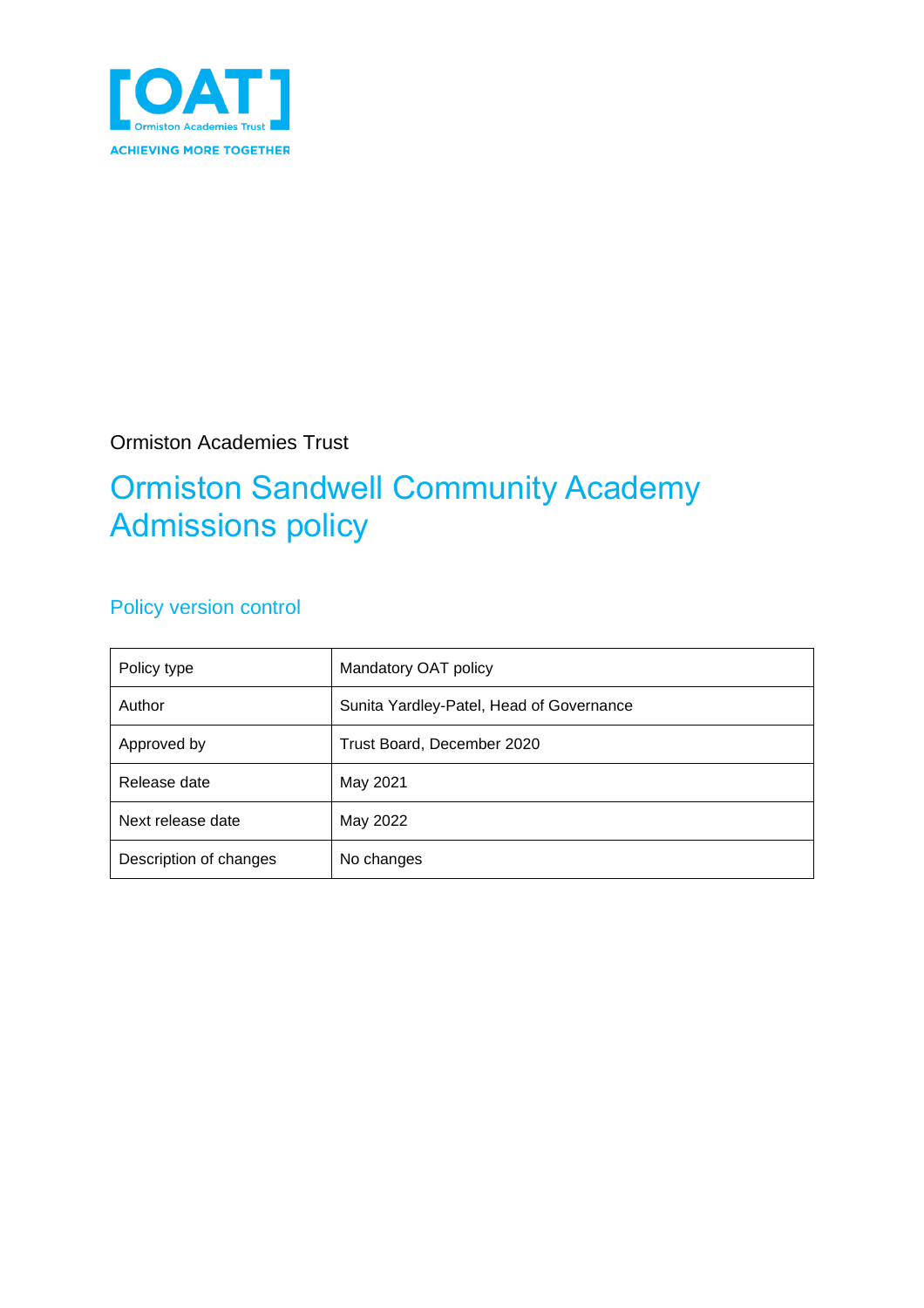

# **Contents**

| 1.    |  |
|-------|--|
| 1.1.  |  |
| 1.2.  |  |
|       |  |
| 2.3.  |  |
| 2.4.  |  |
| 2.5.  |  |
| 2.6.  |  |
| 2.7.  |  |
| 2.8.  |  |
| 2.9.  |  |
| 2.10. |  |
| 2.11. |  |
| 2.12. |  |
| 2.13. |  |
| 2.14. |  |
| 3.    |  |
| 3.1.  |  |
| 3.2.  |  |
| 3.3.  |  |
| 3.4.  |  |
| 3.5.  |  |
| 3.6.  |  |
| 4.    |  |
| 4.1.  |  |
| 4.2.  |  |
| 4.3.  |  |
| 4.4.  |  |
| 4.5.  |  |
| 4.6.  |  |
| 5.    |  |
| 5.1.  |  |
| 5.2.  |  |
| 5.3.  |  |
| 5.4.  |  |
| 5.5.  |  |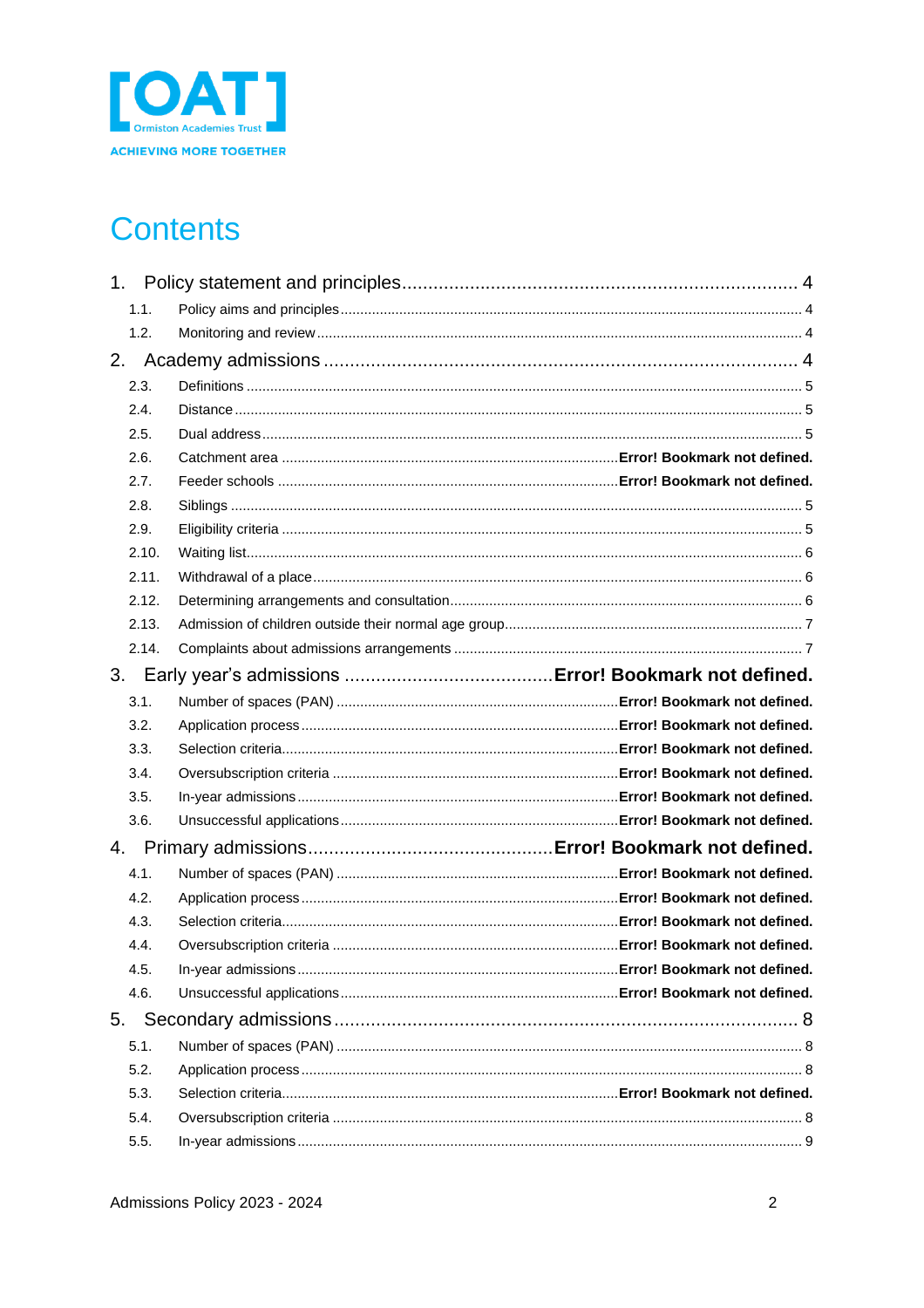

| 5.6. |  |  |
|------|--|--|
| 6.   |  |  |
| 6.1. |  |  |
| 6.2. |  |  |
| 6.3. |  |  |
| 6.4. |  |  |
| 6.5. |  |  |
| 6.6. |  |  |
|      |  |  |
|      |  |  |
|      |  |  |
|      |  |  |
|      |  |  |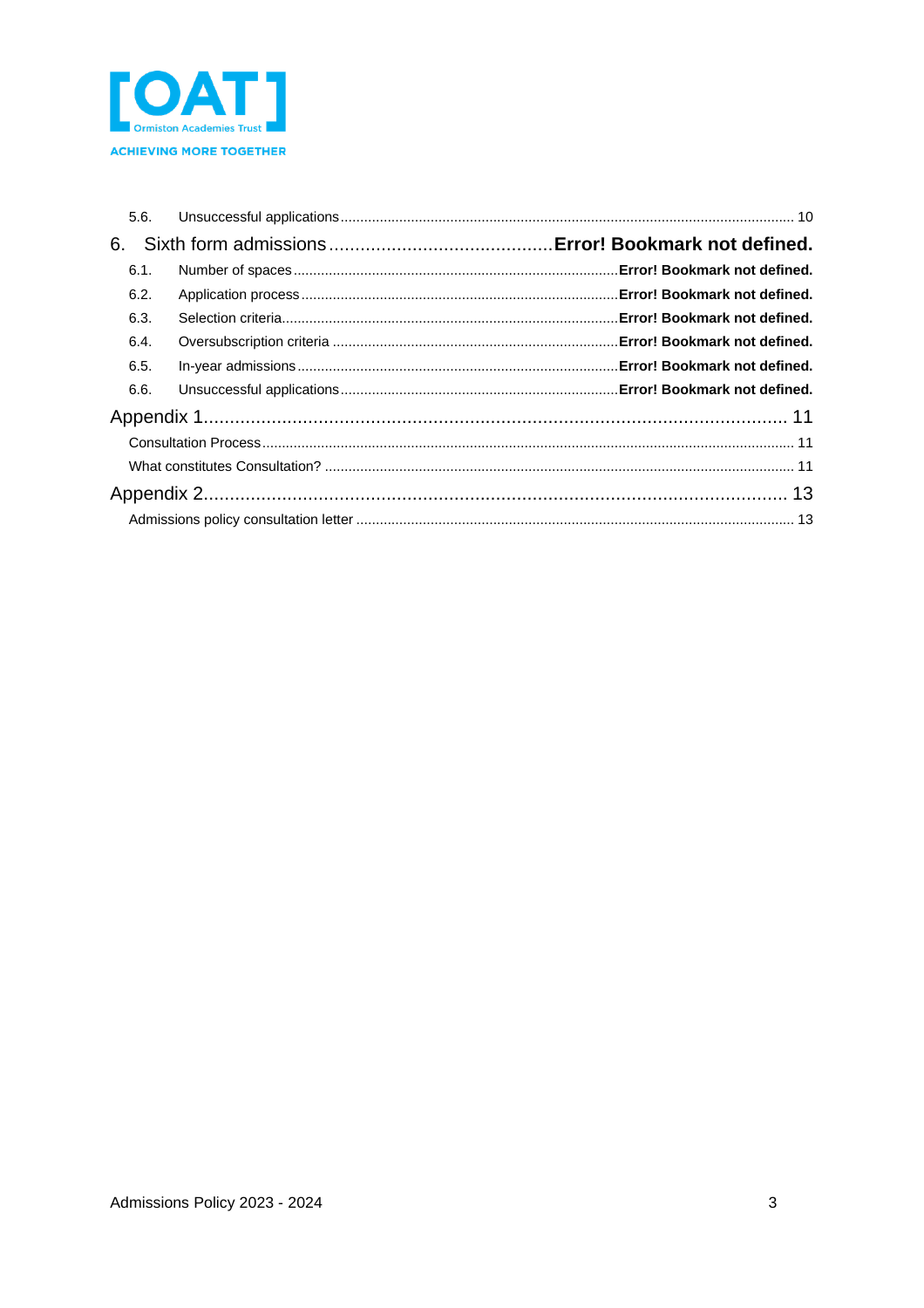

## <span id="page-3-0"></span>1.Policy statement and principles

## <span id="page-3-1"></span>1.1. Policy aims and principles

- 1.1.1. This policy is designed to ensure there is an open and fair admissions procedure for all applicants and to help guide parents and their children through the application process. The academy's admissions arrangements will not disadvantage unfairly, either directly or indirectly, a child from a particular social or racial group, or a child with a disability or special educational needs, and that other academy policies do not discourage parents from applying for a place for their child.
- 1.1.2. This policy details the academies arrangements for admissions and will apply to all admissions from 1st September 2023 to August 31st 2024. This includes in-year admissions within this period.
- 1.1.3. Parents are encouraged to visit the academy with their child if they are planning to apply for a place. We have a number of open days during the year, these will be publicized on the school's website. Arrangements for visits outside these dates can be made through contacting Mrs. G Garner or Mr. P Laird at the academy on 0121 552 5501
- 1.1.4. The Academy Trust will consult on the admissions arrangements at least once every seven years or if there are proposed changes to the admission arrangements which require consultation.
- 1.1.5. This policy is consistent with all other policies adopted by OAT / the academy and is written in line with current legislation and guidance.

## <span id="page-3-2"></span>1.2. Monitoring and review

- 1.2.1. This policy will be reviewed annually or in the following circumstances:
- **Changes in legislation and / or government guidance**
- As a result of any other significant change or event
- As the result of a decision of an Adjudicator
- In the event that the policy is determined not to be effective
- 1.2.2. If there are urgent concerns these should be raised to Mr. K Rogers, Vice Principal in the first instance for him to determine whether a review of the policy is required in advance of the review date.

## <span id="page-3-3"></span>2. Academy admissions

- 2.1. The academy admits students between the ages of 11-16 The main intakes are:
- Secondary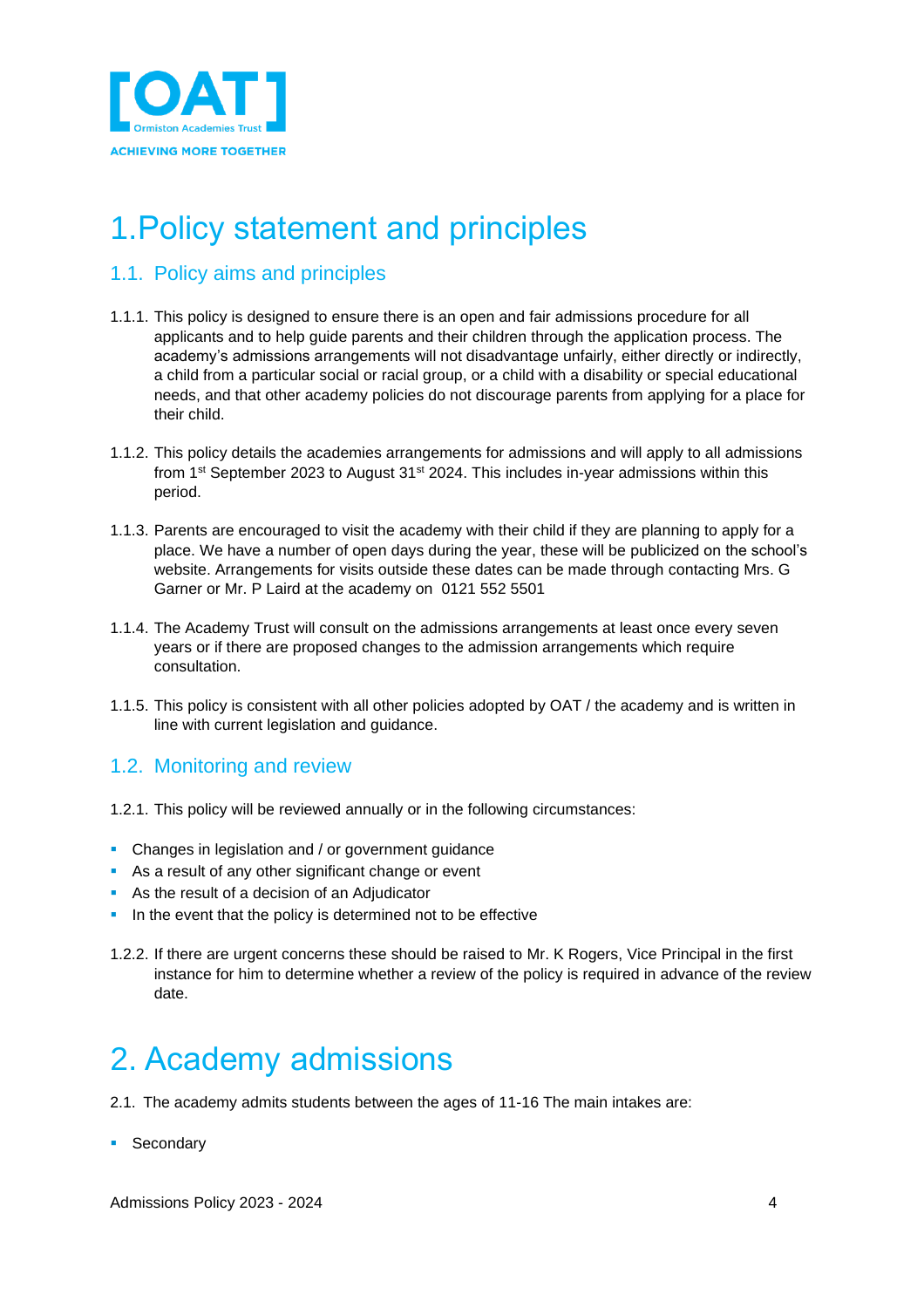

2.2. We encourage entry at the academy's main intake time so as to aid academic progression without interruption, however, applications are welcome for entry in any year.

### <span id="page-4-0"></span>2.3. Definitions

2.3.1. The academy uses the following definitions when applying this policy:

#### <span id="page-4-1"></span>2.4. Distance

2.4.1. This This is the straight line distance between the academy main gate and the child's home address (front door). Sandwell Local Authority will determine distances on behalf of the academy. Where two dwellings with the same front entrance the closest dwelling to the front door (lower floor and counting clockwise) will be regarded as being closer to the academy.

## <span id="page-4-2"></span>2.5. Dual address

2.5.1. Where a child lives at two different addresses, the 'home' address will be determined as the address at which the child resides for the majority of school nights. School nights are Sunday night to Thursday night inclusive. In a case where the child spends an equal number of school nights at each address, then the address where the child benefit is paid will be used. Where no child benefit is claimed the address used to register the child with a doctor will be used.

## <span id="page-4-3"></span>2.6. Siblings

2.6.1. A sibling is defined as:

- A brother or sister (including half brothers or sisters) who shares one or both parents, whether or not resident in the same household
- **A** step-brother or sister where the two children are related by a parent's marriage
- **•** An adopted or foster child living in the same household under the terms of the resident's order
- **Another child living in the same household where the adult has parental responsibility**
- 2.6.2. In the case of twins or other children from multiple births (two or more siblings in one year group) and where only one place is available, the application will be considered together as one application.

## <span id="page-4-4"></span>2.7. Eligibility criteria

- 2.7.1. Entry to the academy is subject to the regulations regarding nationality, residency status and eligibility to study in the United Kingdom. Students / pupils are eligible to be admitted to the academy if:
- **•** They are British citizens and / or EU nationals
- **•** They are a non-EU national that has -
	- 'Exceptional' or 'Indefinite Leave to Remain' in this country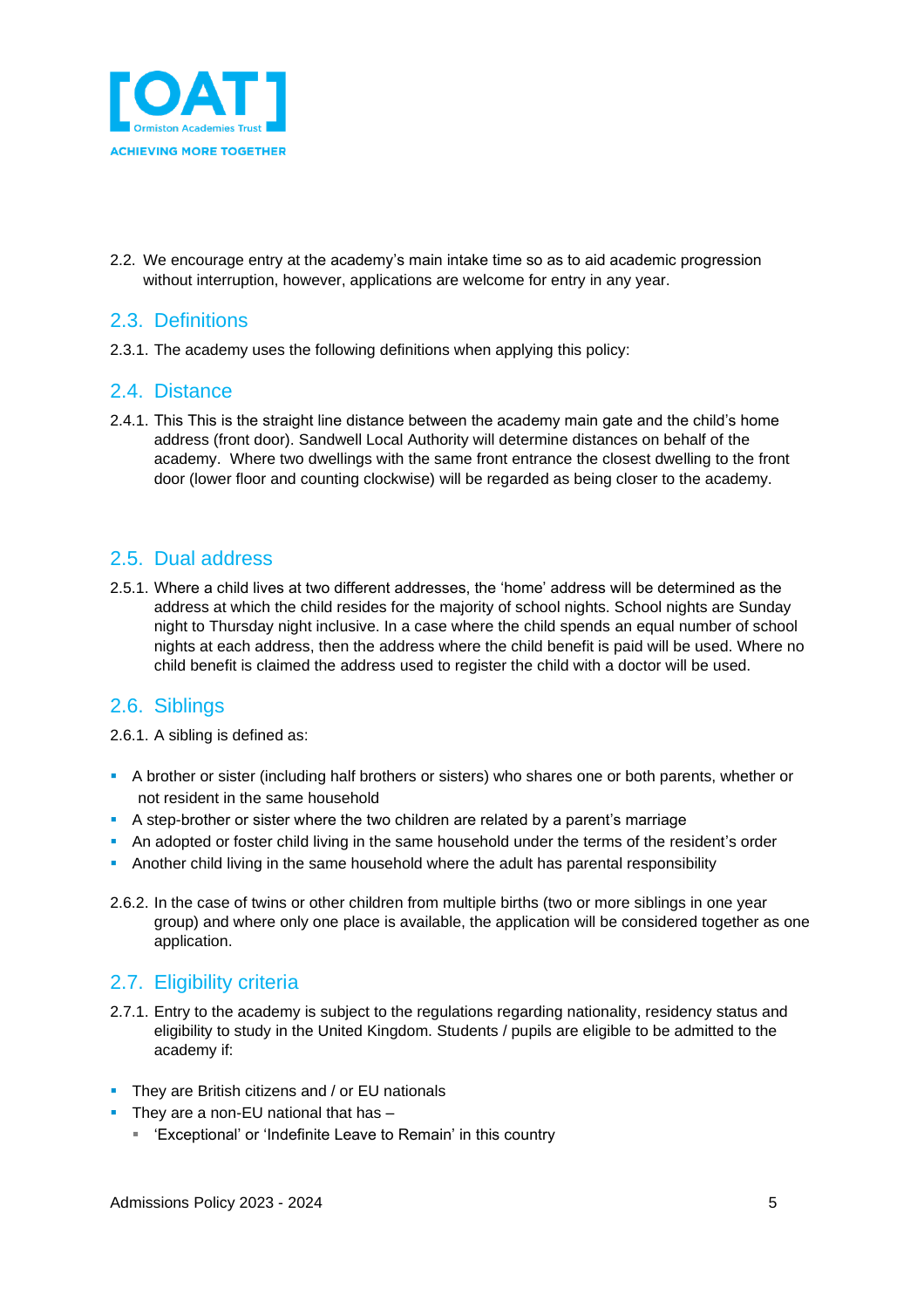

#### ■ Refugee status

### <span id="page-5-0"></span>2.8. Waiting list

- 2.8.1. If the number of applicants exceeds the number of places available, children who have been refused a place will be automatically placed on a waiting list unless there is a specific request that this should not happen. The child may gain entry to the academy if a place becomes available.
- 2.8.2. The academy will maintain a waiting list until 31 December following the main academy intake. Each added child will require the list to be ranked again in line with the academy's oversubscription criteria in which the application was originally considered. Priority will not be given to children based on the date their application was received or the date when they were added to the list.

## <span id="page-5-1"></span>2.9. Withdrawal of a place

- 2.9.1. The academy will only withdraw an offer of a place if:
- The place was offered in error
- Acceptance of the place was not received in a reasonable period of time
- **•** The offer was obtained through a fraudulent or intentionally misleading application (the academy may request evidence to ensure the child meets the admissions criteria) – if this occurs the application will be considered afresh
- 2.9.2. The academy will not withdraw the place if the student has started at the academy unless the place was obtained fraudulently. If this is the case then the academy will decide whether to withdraw the place based on the circumstances including the length of time the child has been at the academy.

## <span id="page-5-2"></span>2.10. Determining arrangements and consultation

- 2.10.1. Admissions arrangements will be set annually, this will happen even if there are no changes from previous years and a consultation is not required.
- 2.10.2. If the academy changes any significant aspect of the admissions procedure then OAT will be informed prior to making changes and beginning the consultation process. Any significant changes proposed by the academy must be approved by OAT.
- 2.10.3. The academy will consult on admissions arrangements when changes to the academies' arrangements are proposed (no consultation is required for an increase in PAN or changes to ensure compliance with the admissions regulations). Where the admission arrangements have not changed from the previous year there is no requirement to consult, subject to the requirement that we must consult on our admission arrangements at least once every seven years, even if there have been no changes during that period.
- 2.10.4. We will publish any consultation for admissions on our website and notify appropriate stakeholders. If there are any substantive responses to the academy's consultation then these will be sent to OAT. Any subsequent changes will be made in consultation with OAT.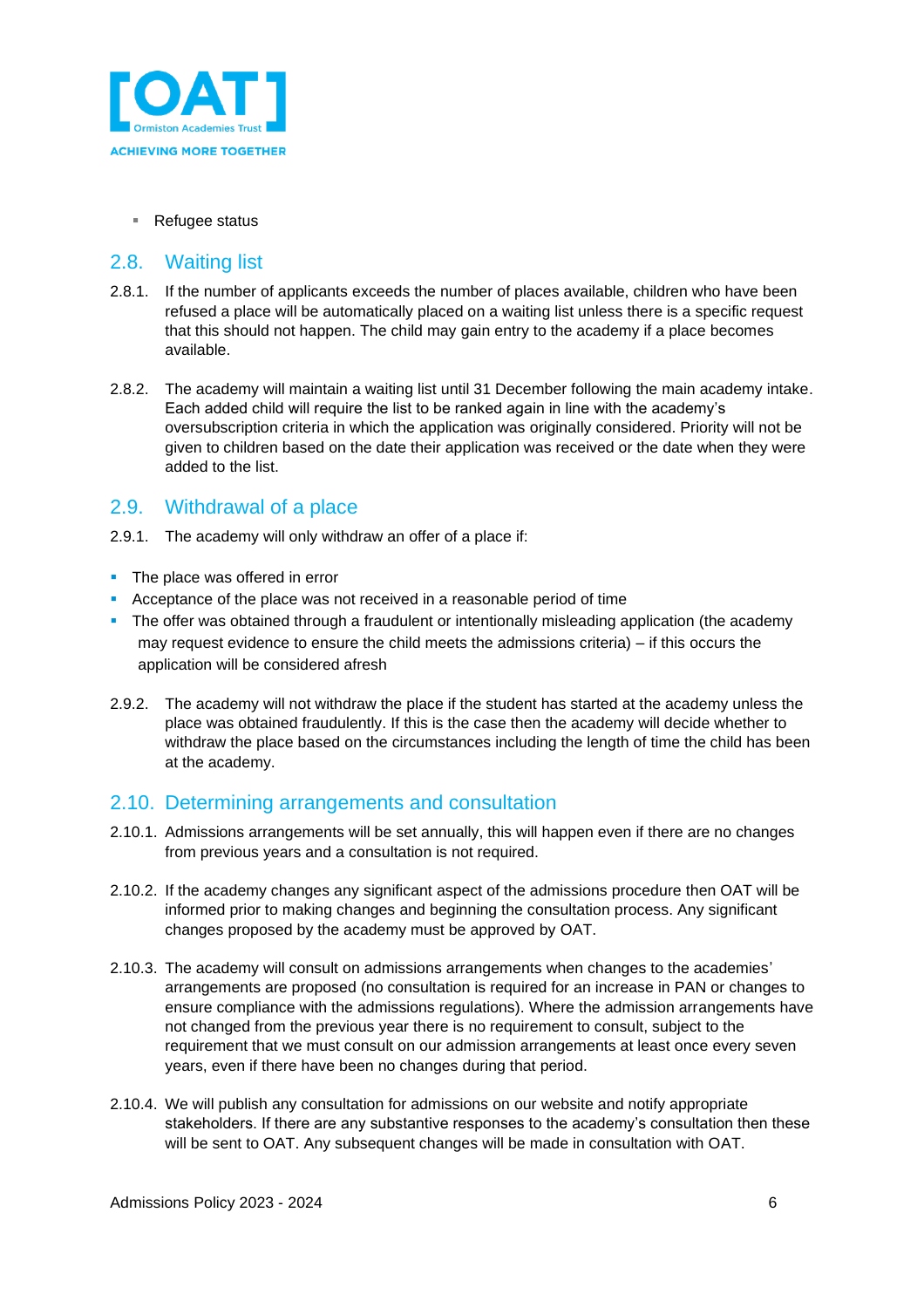

2.10.5. Once our admissions arrangements have been determined we will notify the appropriate bodies and publish a copy of the determined arrangements on our website.

## <span id="page-6-0"></span>2.11. Admission of children outside their normal age group

- 2.11.1. Parents may seek a place for their child outside their normal age group, for example, if the child is gifted and talented or has experienced problems such as ill health. If parents wish to do this they must contact, in the first instance, Mr. K Rogers, Vice Principal 0121 552 5501. Contact with the academy must be made at the earliest opportunity to avoid any delays in the application process.
- 2.11.2. The decision whether a child is admitted outside of their normal age group will be made on a case by case basis by the academy's governing body. A panel of at least three governors will consider the admission request based on the student's:
- **•** Academic ability
- Social and emotional development
- **•** Views of the parents and principal; and
- **E** Any additional relevant information available
- 2.11.3. The panel will have to be satisfied that the child would be able to cope with the work of the year applied for **and** that the student would be able to cope with the personal development whist being with a year group who are of a different age. In order to support any application parents will need to submit evidence to demonstrate that the admission into a different year group is in the best interests of the child.
- 2.11.4. Once the governing body has made a decision the child can then apply to the academy using the process detailed in this policy. Parents have a statutory right to appeal against the refusal of a place however this right does not apply if the child is offered a place at the academy but it is not in their preferred age group.

## <span id="page-6-1"></span>2.12. Complaints about admissions arrangements

- 2.12.1. Any person, or body, can make an objection to the Schools Adjudicator when they consider the academy's arrangements are unlawful, or not in compliance with the School Admissions Code / relevant legislation relating to admissions.
- 2.12.2. Complaints about the appeals panel can be made to the Secretary of State.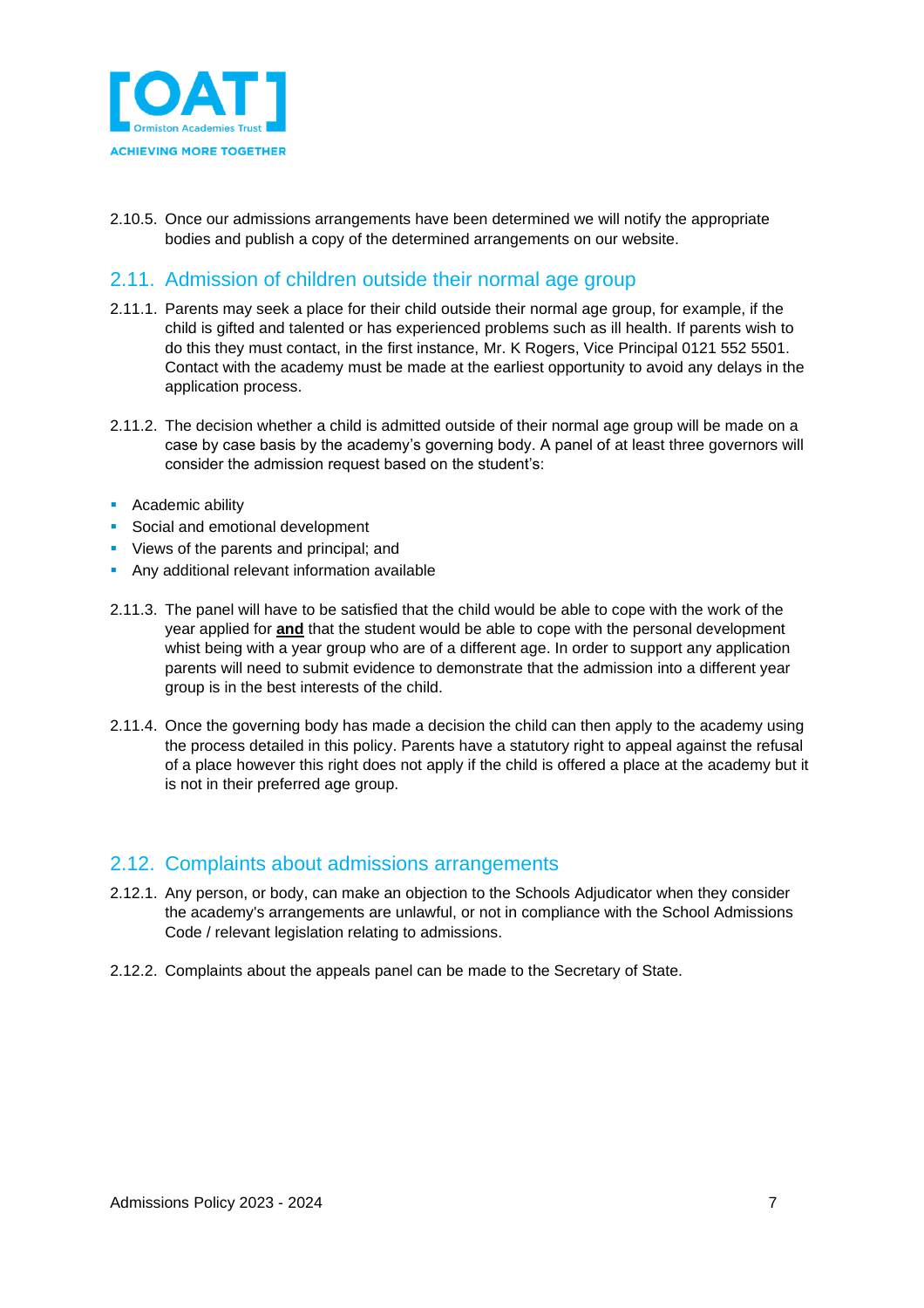

## <span id="page-7-0"></span>3. Secondary admissions

The process detailed in this section is for admissions for secondary admissions. For further information on this process please contact Mrs. G Garner, Associate Assistant Principal 0121 552 5501.

### <span id="page-7-1"></span>3.1. Number of spaces (PAN)

3.1.1. The academy has an agreed admission number of 240 per year.

### <span id="page-7-2"></span>3.2. Application process

- 3.2.1. Applications for the 2023/2024 academic year begins September 2022.
- 3.2.2. To apply you need to complete the local authority's (LA) common application form (CAF) / academy's form and submit this directly to the LA / academy by the deadline, 31 October.
- 3.2.3. For more information please see the link below:

[http://www.sandwell.gov.uk/info/200303/school admissions/349/apply for a school place](http://www.sandwell.gov.uk/info/200303/school%20admissions/349/apply%20for%20a%20school%20place)

Late applications will not be considered until all other applications have been reviewed.

- 3.2.4. All offers of secondary places will be made through the LA. The academy will not contact parents about the outcome of their application until the offer from the local authority has been received. All offers will be made on the secondary national offer day (1 March or the next working day).
- 3.2.5. If the number of applications is less than the number of spaces then all children will be offered places.

## <span id="page-7-3"></span>3.3. Oversubscription criteria

3.3.1. If the academy receives more applications than there are available places then children with the academy named on an education, health care plan (EHC) or equivalent will be automatically admitted to the academy. If there are still places available, priority for admission will be given to those children who meet the oversubscription criteria set out below:

#### 4.4.1.1.

Looked after children and those who were previously looked after but immediately after being looked after was adopted or became subject to a child arrangements order or special guardianship order. A looked after child is a child who is in the care of a local authority, or being provided with accommodation by a local authority in the exercise of their social services functions (definition used is in Section 22(1) of the Children Act 1989).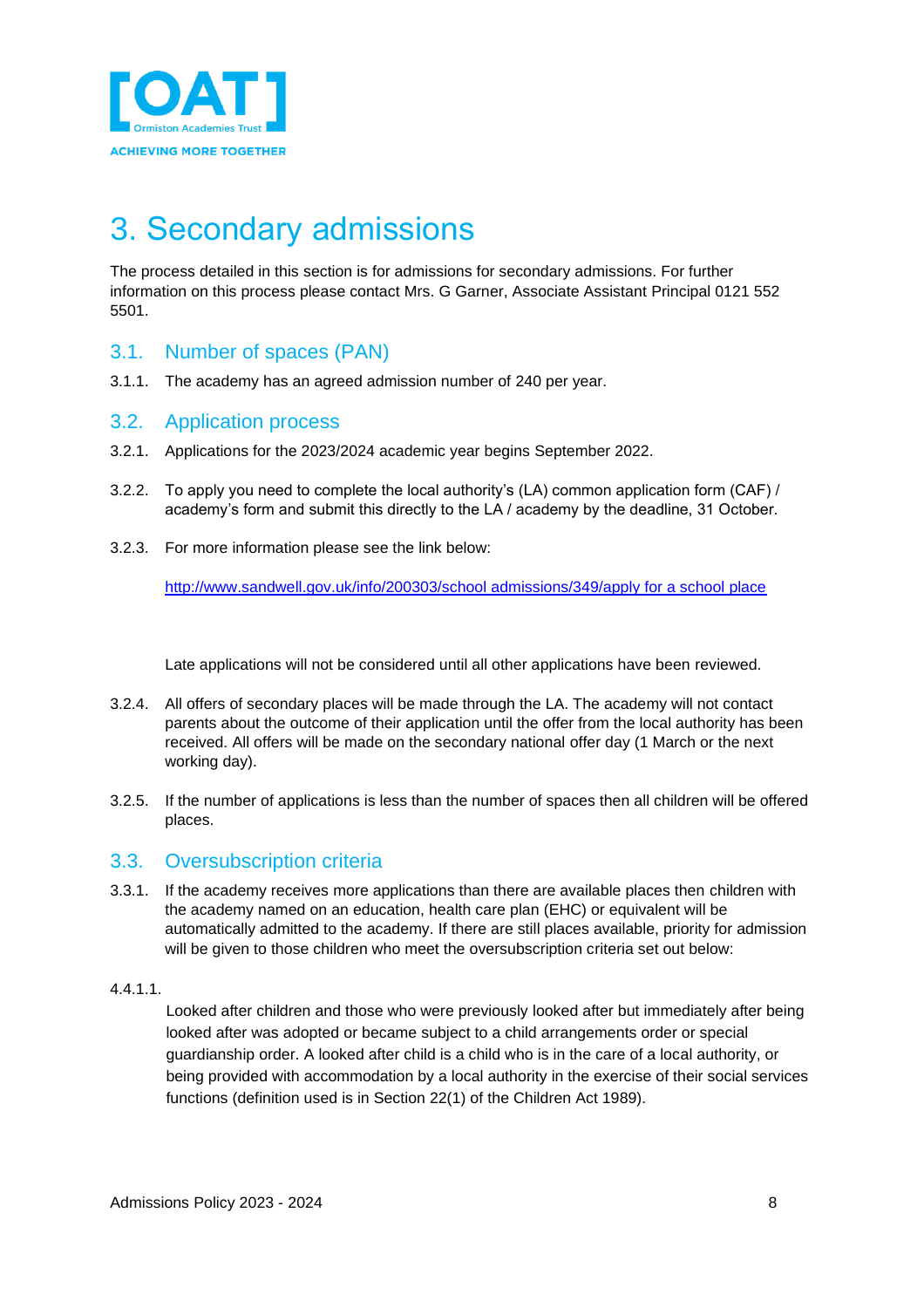

- 4.4.1.2 [In Students with exceptional medical, social, or other needs that can only be met by providing a place at Ormiston Sandwell Community Academy, rather than any other school/academy.
- 4.4.1.3 Students with a sibling at the school at the time of admission. A sibling is defined as a brother or sister, half brother or sister or step brother or sister whose main residence is at the same address.
- 4.4.1.4 Children of staff employed by the Academy or appointed to commence employment at the Academy. This applies to staff who have worked at the academy for 2 years at the time of application or where there is a demonstrable skill shortage for a particular post.
- 4.4.1.5 he remaining places to be offered to students living closest to the Academy (regardless of which primary school the student attends).

#### 4.4.2 Tie Breaker

If all else is equal, then there will be a random allocation supervised by an independent person

Within categories 4.4.1.3 and 4.4.1.4above, priority will be determined on the basis of distance between home and the Academy, as measured in a straight line from home to the main entrance of the Academy.

Applications made under criterion 4.4.1.2 will only be considered if supporting evidence from an appropriate professional or other suitably qualified person (e.g. doctor or social worker) is attached to the application form. Applications on medical grounds will also only be considered when other local schools or academies with spaces do not offer the same required specialist facilities as OSCA

#### <span id="page-8-0"></span>3.4. In-year admissions

- 3.4.1. Applications for in-year admissions are considered in the same way as those made at the beginning of the academic year and are dealt with in accordance the local authorities Fair Access Protocol. In-year admissions forms can be obtained from [detail how these can be obtained].
- 3.4.2. Students included in the Fair Access Protocol will take precedence over those held on the waiting list. Once a student has been identified for admission to the academy under the Fair Access Protocol the academy will notify the local authority within seven calendar days of the decision to accept or refuse the student's admission.
- 3.4.3. It the academy refuses entry, the local authority may request a direction from the Education Funding Agency (on behalf of the Secretary of State). The academy will set out its reasons for refusal in writing to the local authority within 15 calendar days (for CLA this is reduced to seven calendar days) and may make further representations directly to the EFA (these will be made within seven calendar days). The decision of the Secretary of State will be binding upon the academy.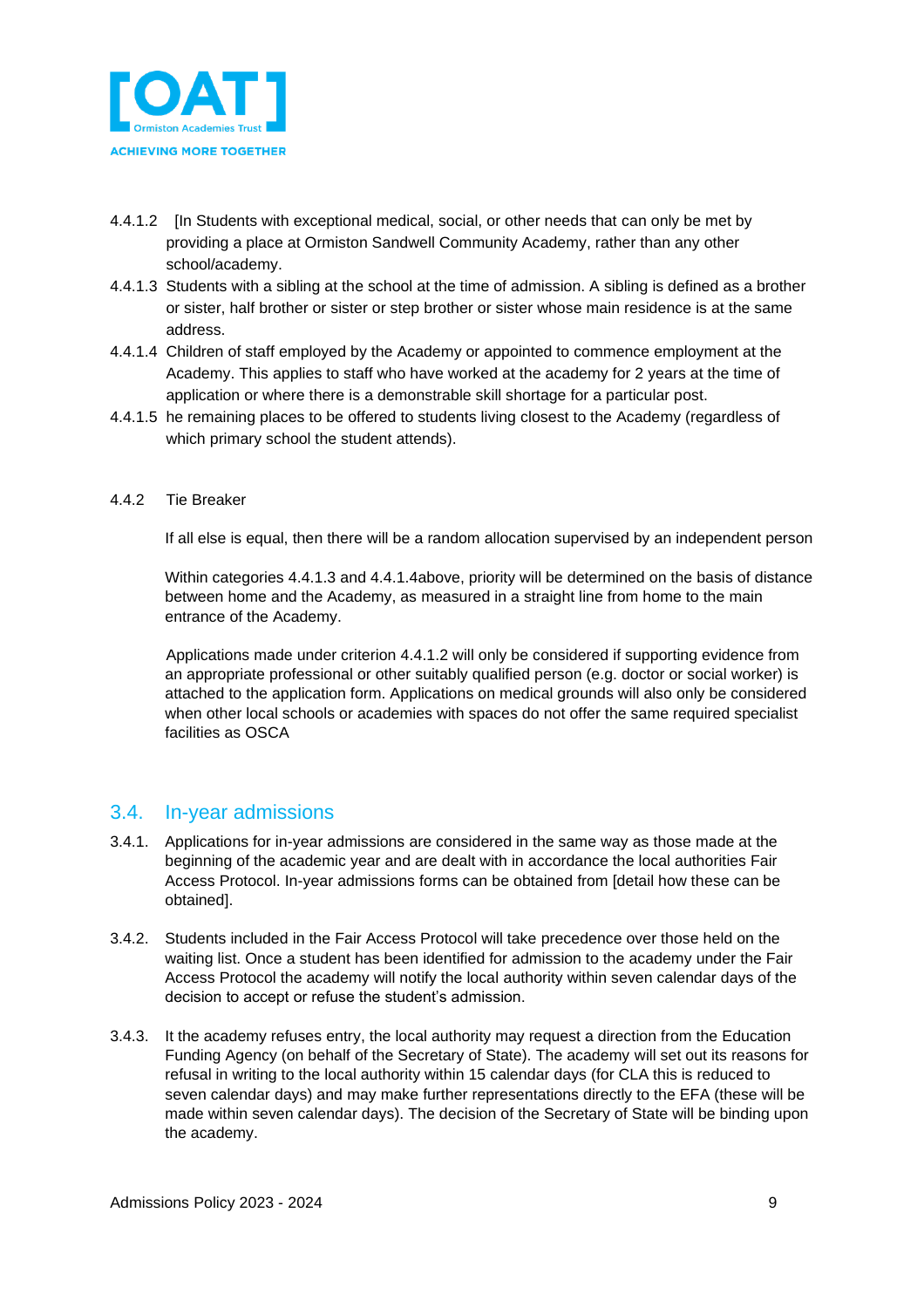

## <span id="page-9-0"></span>3.5. Unsuccessful applications

- 3.5.1. The academy will inform the child's parent if a decision has been made to refuse their child a place at the academy for which they have applied, this will include the reason why admission was refused, information about the right to appeal, deadlines and contact details.
- 3.5.2. A child is allowed to be on the academy waiting list while lodging an appeal and the appeal will not affect their position on the list. The decision of the appeals panel is binding on the academy.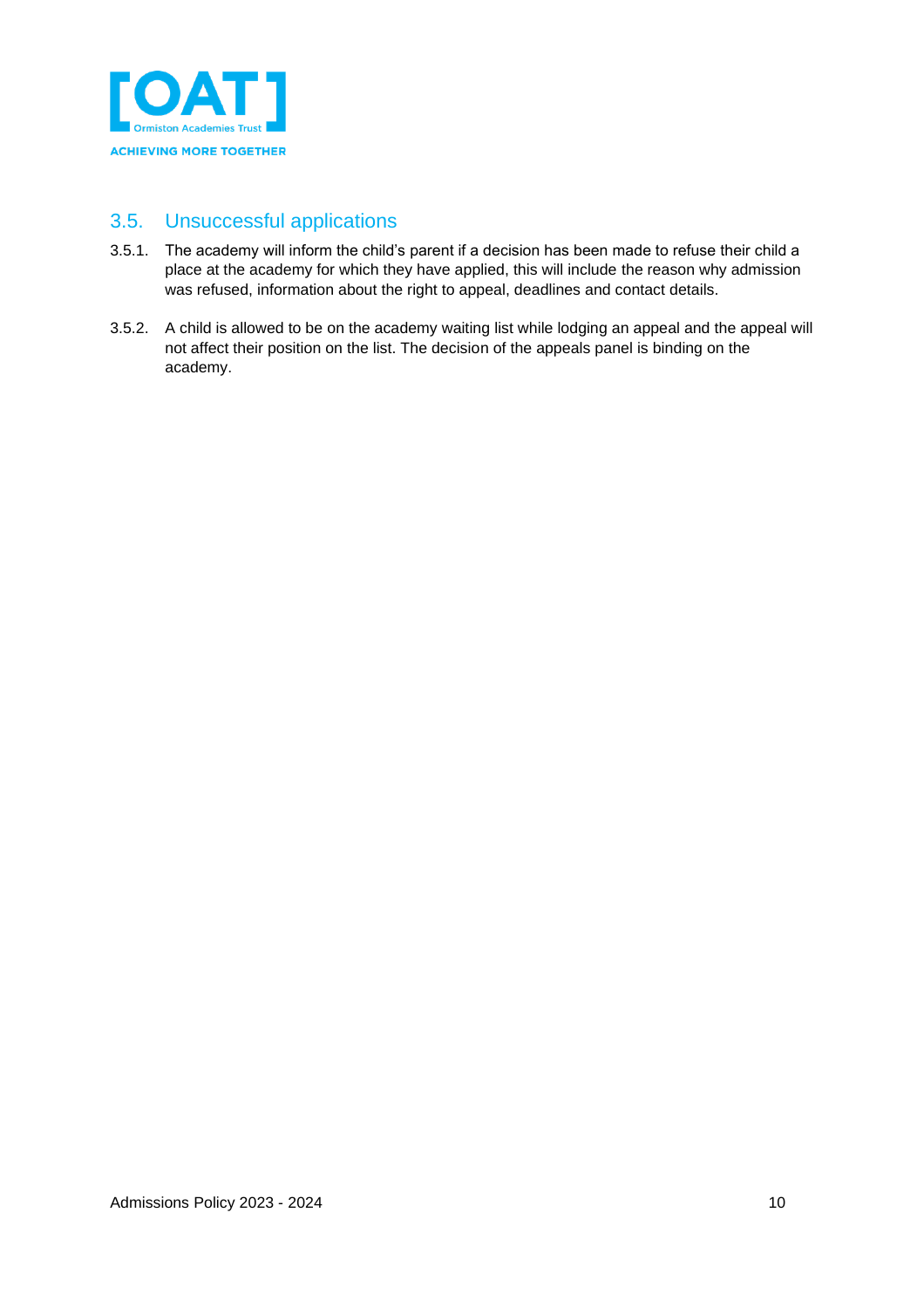

## <span id="page-10-1"></span><span id="page-10-0"></span>Appendix 1 Consultation Process

#### **1 October 2021**

The date at which academies **must** begin the six-week consultation period if any changes to the policy are being made.

#### **22 November 2021**

The last possible date that academies can submit their final policy to the Governance Team having closed consultation and made changes if necessary

#### **31 January 2022**

The date by which the Governance Team will return your admissions policy with confirmed approval

#### **28 February 2022**

The deadline by which academies MUST publish their 2023-2024 policy online and their appeals timetable on the academy website

#### **28 February 2022**

The deadline by which academies should send their admissions policy to their LA.

## <span id="page-10-2"></span>What constitutes Consultation?

Consultation involves sending out the school's proposed admission policy **before** it is determined to invite comments or objections. Schools **MUST** consult with, i.e. send their proposed admissions policy to:

- **Parents of children between the ages of two and eighteen**
- **•** Other person in the relevant area who in the opinion of the school have an interest in the proposed arrangements
- **•** All other admission authorities within the relevant area (except that primary schools need not consult with secondary schools). This would include any other school in the borough which is their own admission authority.
- The local authority
- **Any adjoining neighbouring local authority**

Good practice would be to ask all your feeder primary schools to send out letters to parents, put a notice in your local paper, advertise the consultation in other local areas or community centres etc. Make a record of all the ways in which you ensured the community was informed of the consultation.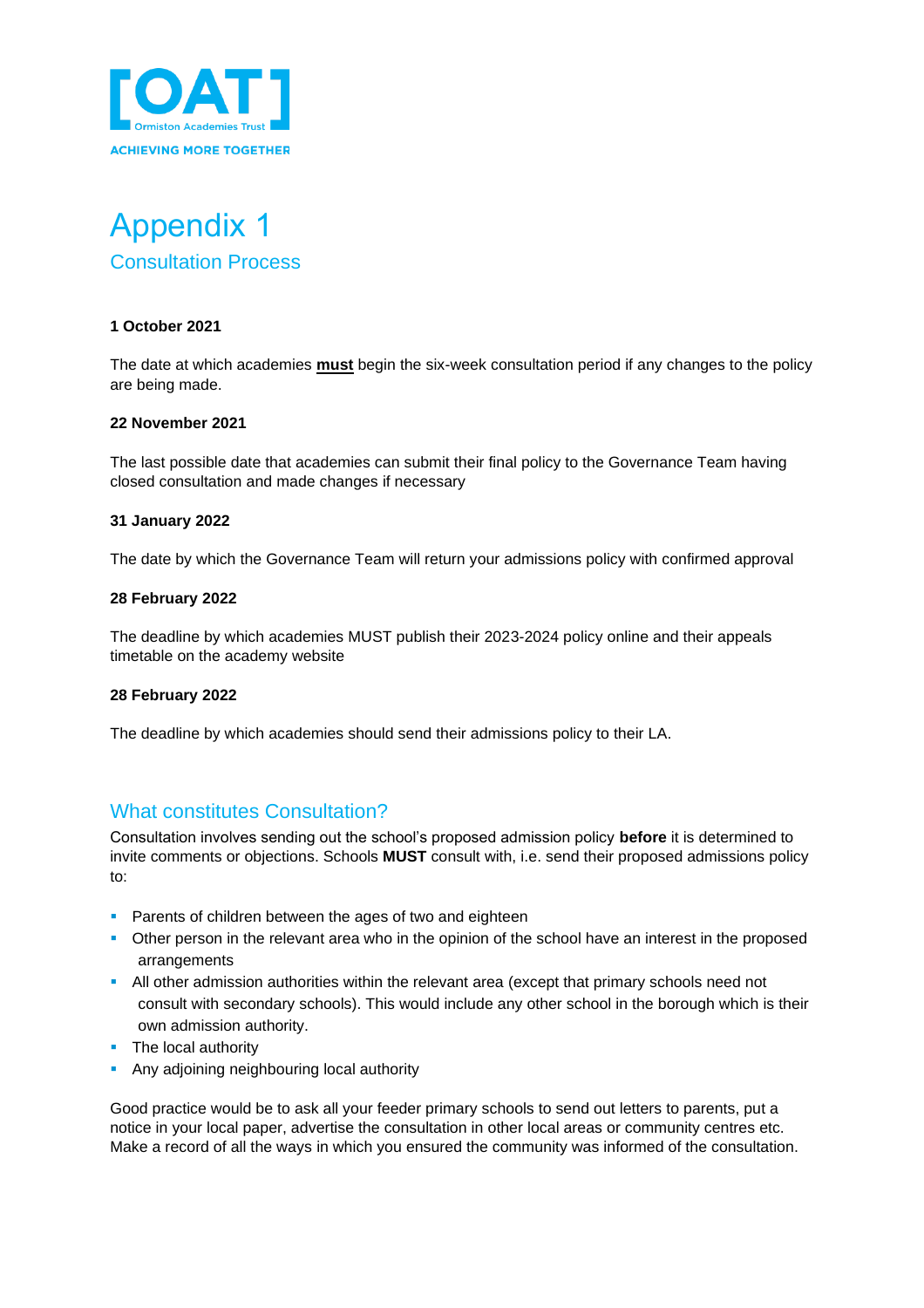

For the duration of the consultation period, the school **MUST** also publish a copy of their full proposed admission arrangements on their website together with details of the person within the school to whom comments may be sent and the areas on which comments are not sought. Schools **MUST** also send upon request a copy of the proposed policy to any of the person or bodies listed above inviting comment.

Failure to consult effectively may be grounds for subsequent complaints and appeals and so it pays to get the consultation right.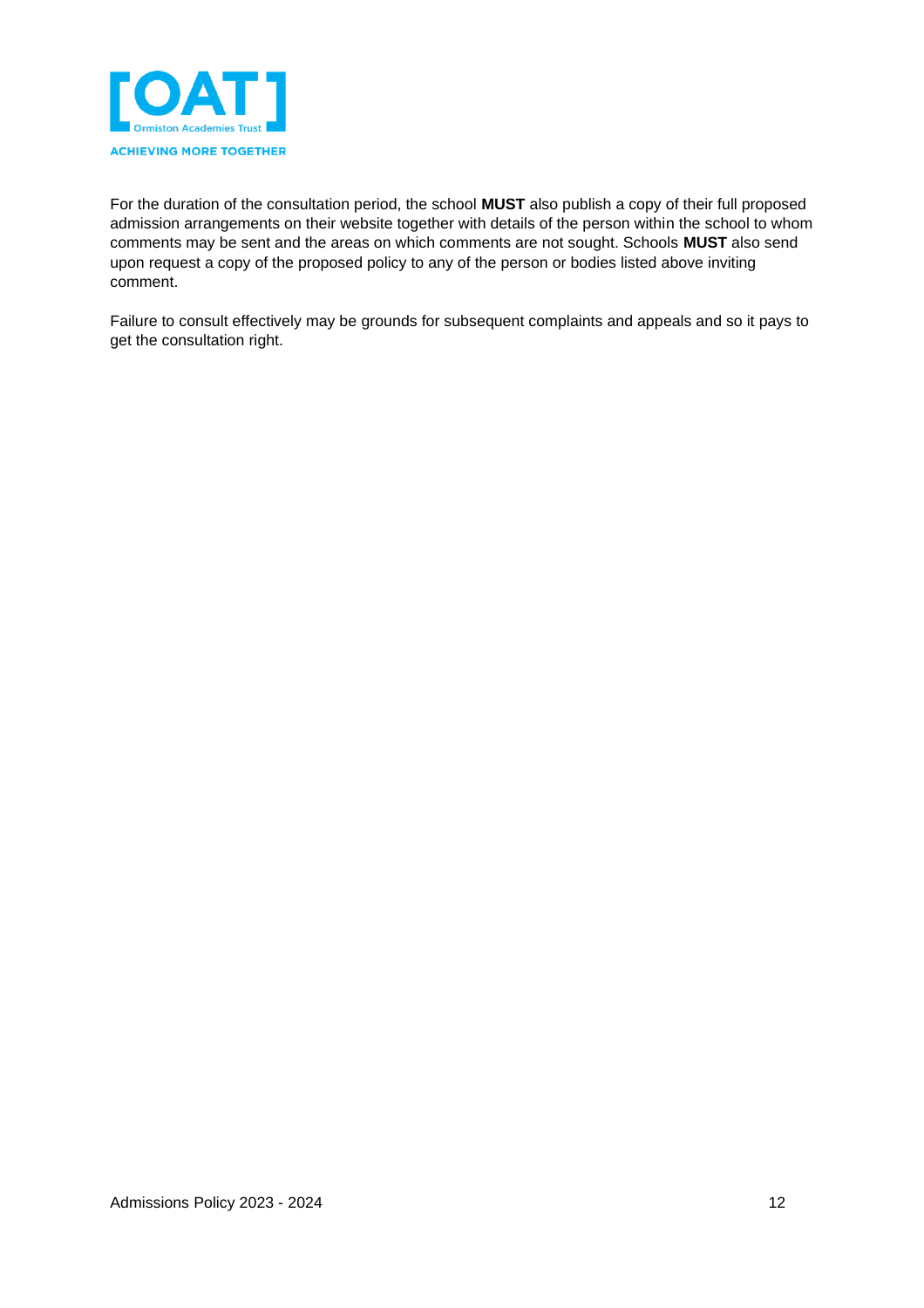

<span id="page-12-1"></span><span id="page-12-0"></span>Appendix 2. Admissions policy consultation letter

> Address line one Address line two Town **County** Postcode **Date**

#### **RE: Consultation on admission arrangements**

#### Dear **interested party,**

I am writing to notify you of the upcoming consultation on the academy's admissions policy. The consultation period will run from until ; during this time, parents are invited to express their views and any concerns about the [proposed changes to the] admission arrangements at name of academy.

In accordance with the DfE's 2014 statutory 'School Admissions Code' guidance, as a school we must consult on our admission arrangements when changes are proposed, and at least once every seven years.

#### **[Choose one of the two options set out below.]**

#### **[Changes are proposed]**

To this end, the following amendments to our admission arrangements have been proposed:

[Brief outline of the key proposals, e.g. an increase in admission numbers]

This is being proposed as [state reason behind proposal, e.g. due to the rapid growth in the area, there has been an increased demand for school places].

A full version of the proposed changes to the admission arrangements, as well as the rationale behind them, is available to view on the academy website or in hard copy from the school office.

#### OR

#### [Changes are not proposed – this is the version to use if you are doing the statutory 7 year consultation]

For this reason, a consultation is currently being held to meet the academy's statutory duty; however, it should be noted that no changes to the current admission arrangements have been proposed.